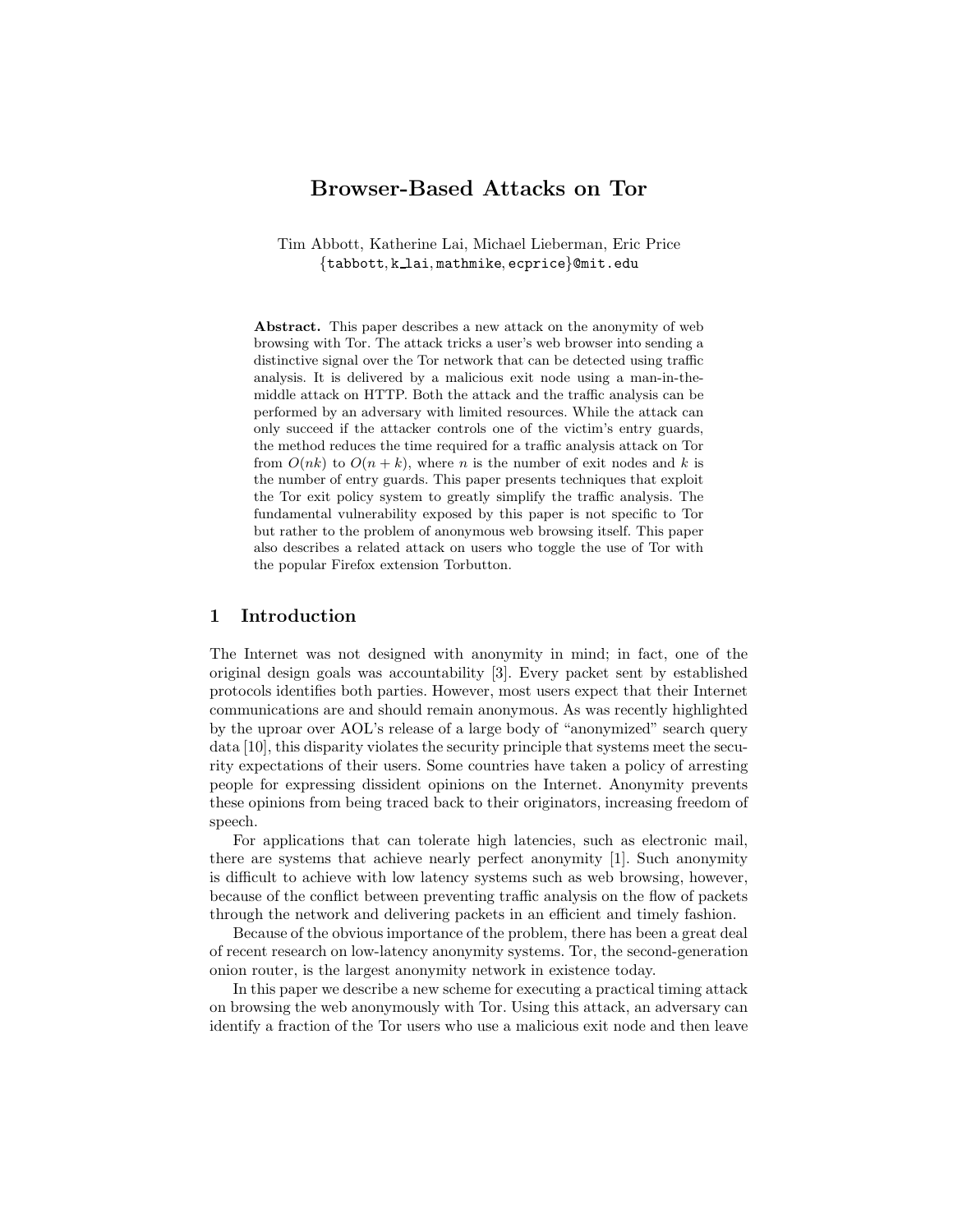a browser window open for an hour. With current entry guard implementations, the attack requires the adversary to control only a single Tor server in order to identify as much as 0.4% of Tor users targeted by the malicious node (and this probability can be increased roughly linearly by adding more machines). The targeting can be done based on the potential victim's HTTP traffic (so, for example, one could eventually identify 0.4% of Tor users who read Slashdot).

## 2 How Tor Works

Tor [5] is an anonymizing protocol that uses onion routing to hide the source of TCP traffic. Onion routing is a scheme based on layered encryption, which was first developed for anonymizing electronic mail [1]. As of December 15, 2006, Tor was used by approximately 200,000 users and contained about 750 nodes (also sometimes referred to as "servers" or "routers") [4].



Fig. 1. A Tor circuit. The client chooses an entry node, a middle node, and an exit node, allowing the exit node to fetch content from a web server.

In Tor, a client routes his traffic through a chain of three nodes that he selects from the Tor network, as shown in Figure 1. A client constructs this path of nodes, or "circuit", by performing Diffie-Hellman handshakes with each of the nodes to exchange symmetric keys for encryption and decryption. These Tor nodes are picked from a list of current servers that are published by a signed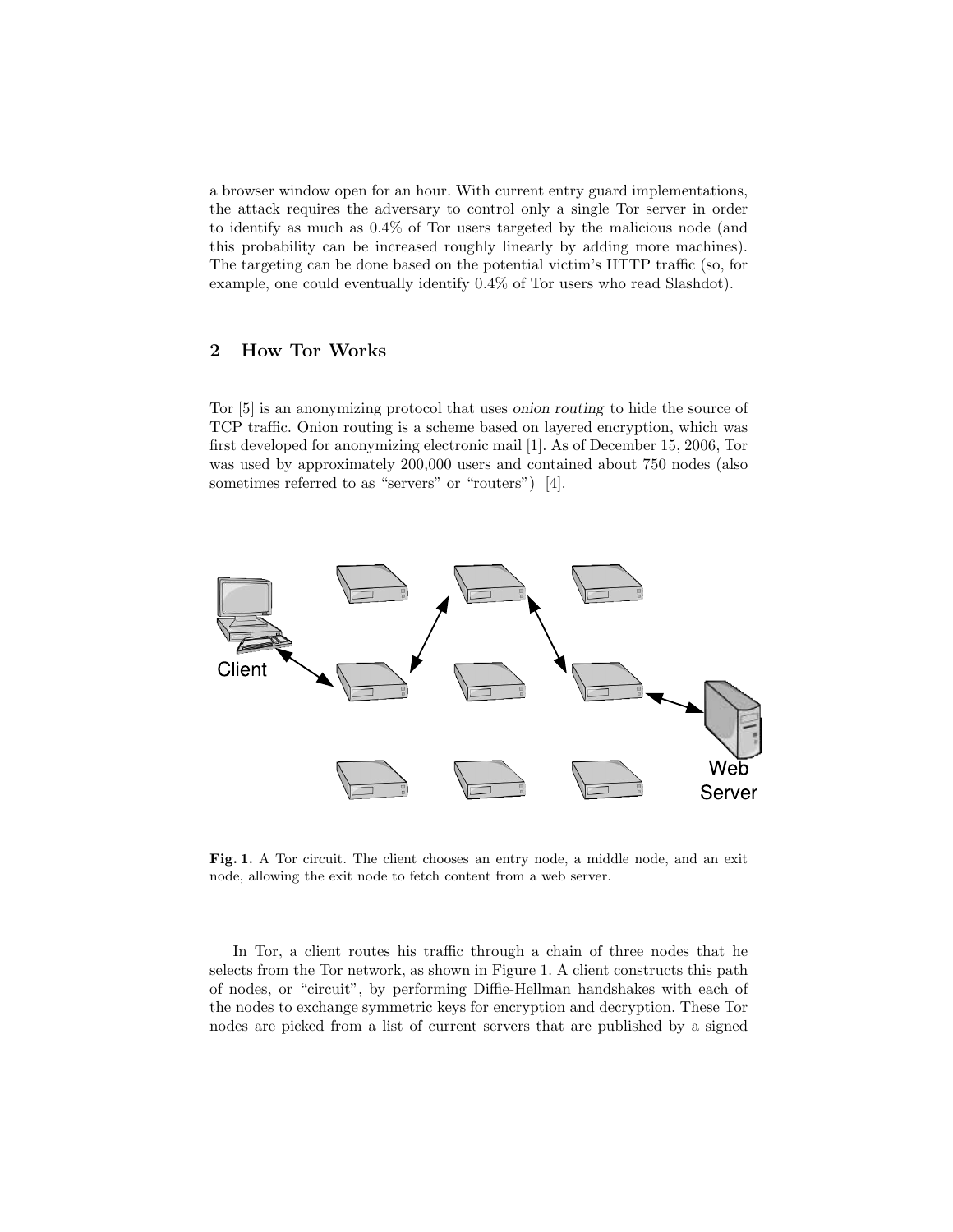directory service.<sup>1</sup> To send TCP data through the circuit, the client starts by breaking the stream into fixed sized cells that are successively encrypted with the keys that have been negotiated with each of the nodes in the path, starting with the exit node's key and ending with the entry node's key. Fixed size cells are important so that anyone reading the encrypted traffic cannot use cell size to help identify a client [7][9].

Using this protocol, the entry node is the only node that is told the client's identity, the exit node is the only node that is told the destination's identity and the actual TCP data sent, and the middle node simply exchanges encrypted cells between the entry node and the exit node along a particular circuit. The nodes are selected approximately randomly using an algorithm dependent on various Tor node statistics distributed by the directory server, some client history, and client preferences.

## 3 Related Work

In May 2006, S. Murdoch and G. Danezis discussed how a website can include "traffic analysis bugs"—invisible signal generators which are used to shape traffic in the Tor network [11]. Our attack uses similar signal generators to attack a Tor client. We rely on the ideas of the papers discussed in the next two sections to deliver the attack and to identify the Tor client.

### 3.1 Browser Attacks

To browse the Internet anonymously using Tor, a user must use an HTTP proxy such as Privoxy so that traffic will be diverted through Tor rather than sent directly over the Internet. This is especially important because browsers will not automatically send DNS queries through a SOCKS proxy. However, pieces of software that plug into the browser, such as Flash, Java, and ActiveX Controls, do not necessarily use the browser's proxy for their network traffic. Thus, when any of these programs are downloaded and subsequently executed by the web browser, any Internet connections that the programs make will not go through Tor first. Instead, they will establish direct TCP connections, compromising the user's anonymity, as shown in Figure 2. This attack allows a website to identify its visitors but does not allow a third party to identify Tor users visiting a given website. These active content systems are well-known problems in anonymous web-browsing, and most anonymizing systems warn users to disable active content systems in their browsers.

In October 2006, FortConsult Security [2] described how to extend this attack so that parties could identify Tor users visiting a website they do not control. The attacker uses a malicious exit node to modify HTTP traffic and thus conduct a man-in-the-middle attack, as shown in Figure 3. In particular, it inserts an

<sup>&</sup>lt;sup>1</sup> While the directory service is signed, anyone can add an entry, and claim to have a long uptime and high bandwidth. This makes getting users to use a malicious node a little easier, because clients prefer to use servers with good statistics.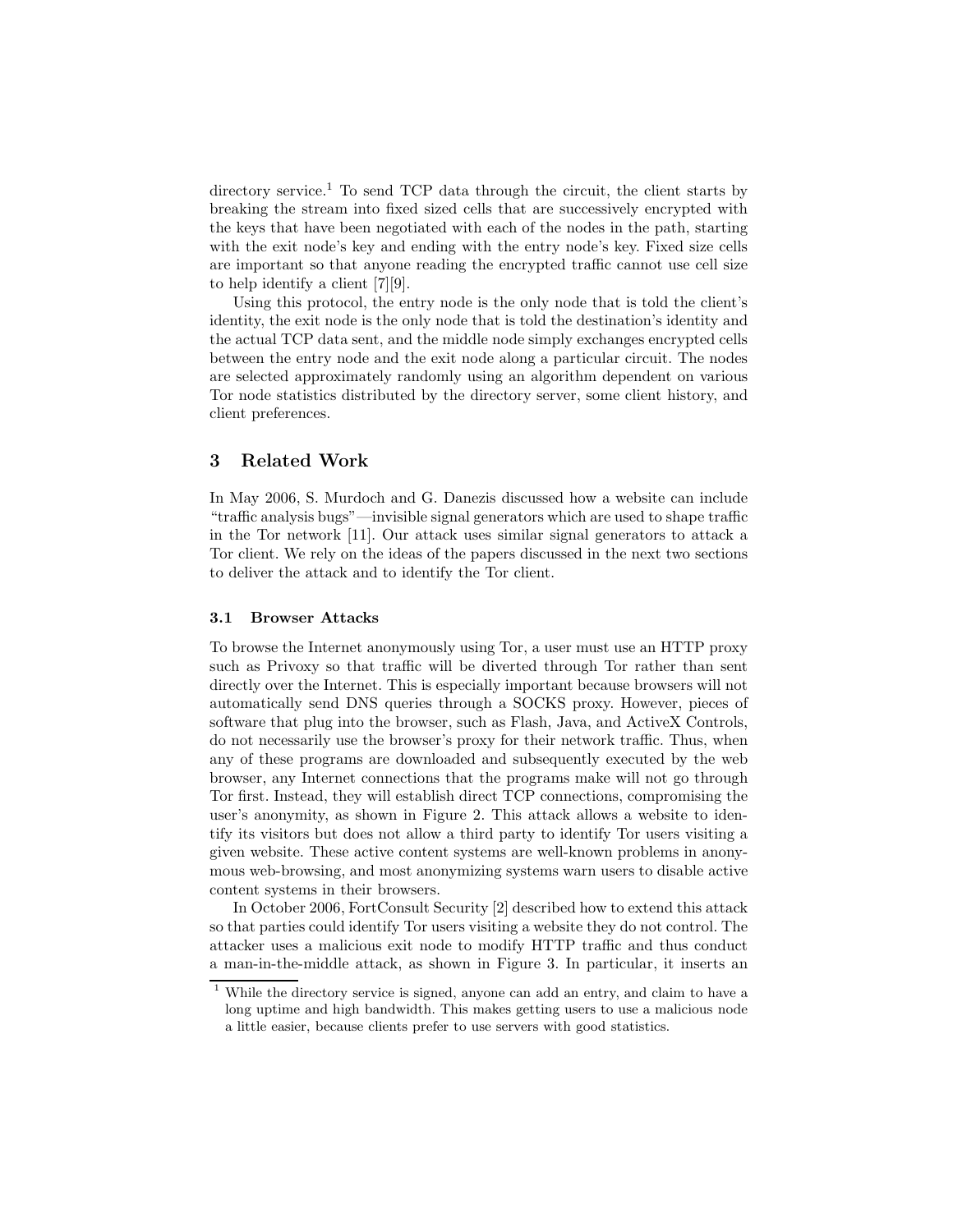

Fig. 2. A browser attack using Flash included in a website. The client's web browser executes a Flash program, which then opens a direct connection to a logger machine, compromising the client's anonymity.

invisible iframe with a reference to some malicious web server and a unique cookie. In rendering the page, the web browser will make a request to the web server and will retrieve a malicious Flash application. If Flash is enabled in the browser, then the Flash movie is played invisibly. The Flash application sends the cookie given to the user directly to the evil web server, circumventing Tor. The web server can then identify which webpages were sent to which users by matching the cookies with the Flash connections. In other words, all Tor users who use HTTP through that exit node while Flash is enabled will have their HTTP traffic associated with their respective IP addresses. However, if we assume that the number of malicious Tor servers is small compared to the total number of Tor servers, a normal user will get a malicious exit node only once in a while. As a result, this attack only works to associate traffic with the particular user for the length of time that the user keeps the same Tor circuit, or at most ten minutes by default.

### 3.2 Finding Hidden Servers

Along with hiding the locations of clients, Tor also supports location-hidden servers, where the clients of a service (for example, visitors to a website) are not able to identify the machine hosting the service. To connect to a hidden server, a client sends a message through an introduction point that is advertised as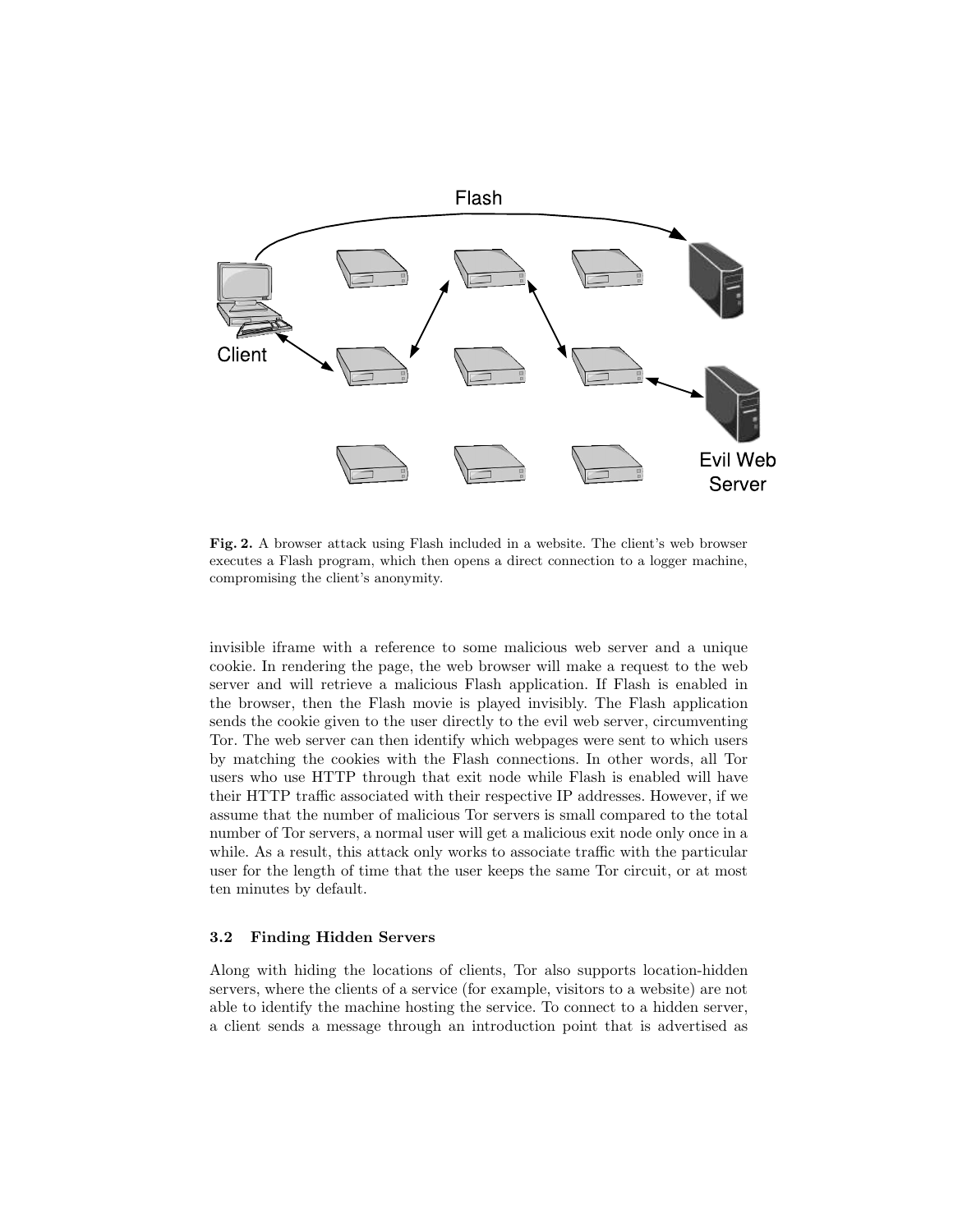

Fig. 3. A browser attack executed by an exit node. The client's web browser executes a Flash program inserted into a webpage by the exit node, which opens a direct connection to a logger machine.

being associated with the hidden service by the Tor directory. A clever anonymous interaction results in the hidden client and hidden server both opening Tor connections to a rendezvous point (chosen by the client). The rendezvous point patches the connections together to form an anonymous channel between the hidden client and hidden server.

In May 2006, L. Øverlier and P. Syverson [12] described an attack to locate hidden servers in Tor. The attacker begins by inserting a malicious Tor node into the Tor network and using a Tor client to repeatedly connect to the targeted hidden server, sending a distinctive signal over each Tor connection. Since the hidden server cannot distinguish this from a wave of legitimate clients, each connection forces the hidden server to construct a new Tor circuit. The attacker can do traffic analysis to determine when his Tor node is in the hidden server's rendezvous circuit. He can then identify the hidden server by using a predecessor attack [18].

The paper states that their attack should apply to other clients using an anonymity network, but gives no details for how to do so. In particular, the attack does not immediately apply to clients because they don't make new circuits on demand. The attack relied on requesting a large number of new connections with a hidden server, which is not easy to do with a hidden client.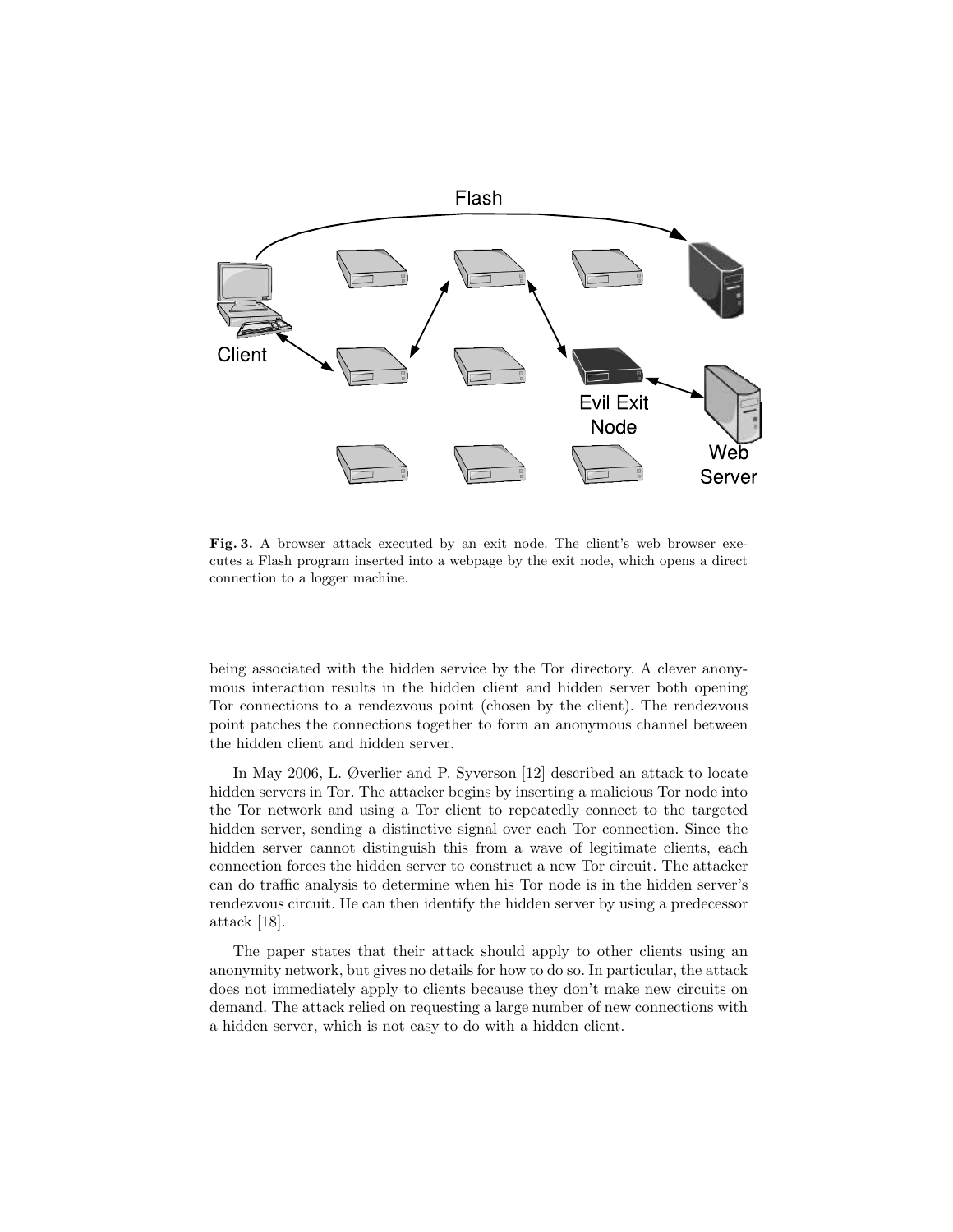## 4 A Browser-Based Timing Attack

We describe a new attack that combines and builds upon the attacks discussed in Section 3. The attack, shown in Figure 4, attempts to discover a Tor client without using invasive plugins like Java or Flash but with JavaScript instead. JavaScript alone is not powerful enough to discover the client's IP address, but combined with a timing attack similar to the one presented by Øverlier and Syverson [12], an adversary has a non-trivial chance of discovering a client in a reasonable amount of time. In Section 4.2 we discuss how to implement this attack using only the HTML meta refresh tag, but the JavaScript version is simpler so we discuss it first. This attack is partially mitigated by *entry quards*, which has become a standard feature of Tor. For clarity, we will defer discussion of the role of entry guards until Section 4.6, after we have explained the basic plan of attack.

### 4.1 The Attack

Like the FortConsult Security attack [2], our attack uses a malicious Tor exit node that modifies HTTP traffic passing through it, inserting an invisible iframe containing JavaScript into requested webpages. The JavaScript repeatedly contacts a malicious web server, posting a unique ID. This JavaScript continues to run as long as the client leaves the "bugged" browser tab open. The complete attack is as follows:

- 1. The attacker first sets up the necessary resources.
	- (a) The attacker inserts two malicious nodes into the Tor network: one to act as an entry node, and the other to act as an exit node.
	- (b) The attacker sets up a web server that receives and logs JavaScript connections.
- 2. The malicious exit node modifies all HTTP traffic destined for Tor clients to include an invisible JavaScript signal generator that generates a unique signal for each Tor client.
- 3. The Tor client's web browser executes the JavaScript code, sending a distinctive signal to the web server. This traffic passes through the Tor circuit, and the client is still anonymous.
- 4. Approximately every ten minutes, the Tor client chooses a new circuit. Eventually, an unlucky Tor client picks and uses the malicious entry node.
- 5. The attacker performs traffic analysis to compare the signals on each circuit passing through his entry node with the various signals received by the web server. A match reveals the Tor client's identity and its corresponding traffic history during the time it used the malicious exit node.

The entry node only needs to log the traffic pattern that passes through it on each circuit, and the exit node only needs to perform the code injections in the HTTP traffic. Although for clarity we described the attack with multiple machines, the malicious Tor nodes and the web server can all be implemented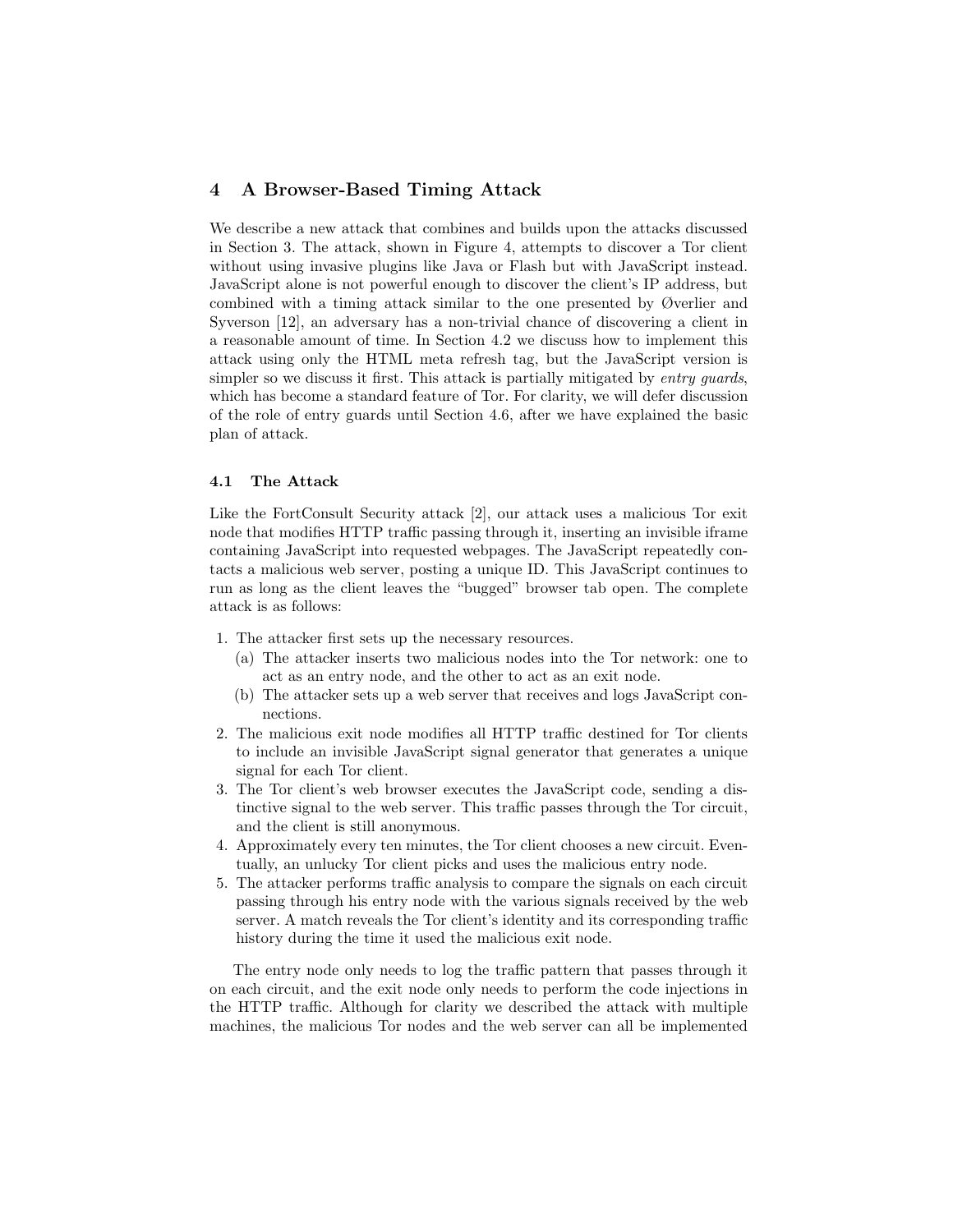

Fig. 4. Our new attack. A malicious exit node modifies webpages, inserting JavaScript code that repeatedly connects to a logger server, sending a distinctive signal along the link (top). If the client then uses a malicious entry node while that JavaScript is still executing, the entry node can detect the signal, and the attacker can thus associate the client with his communications (bottom).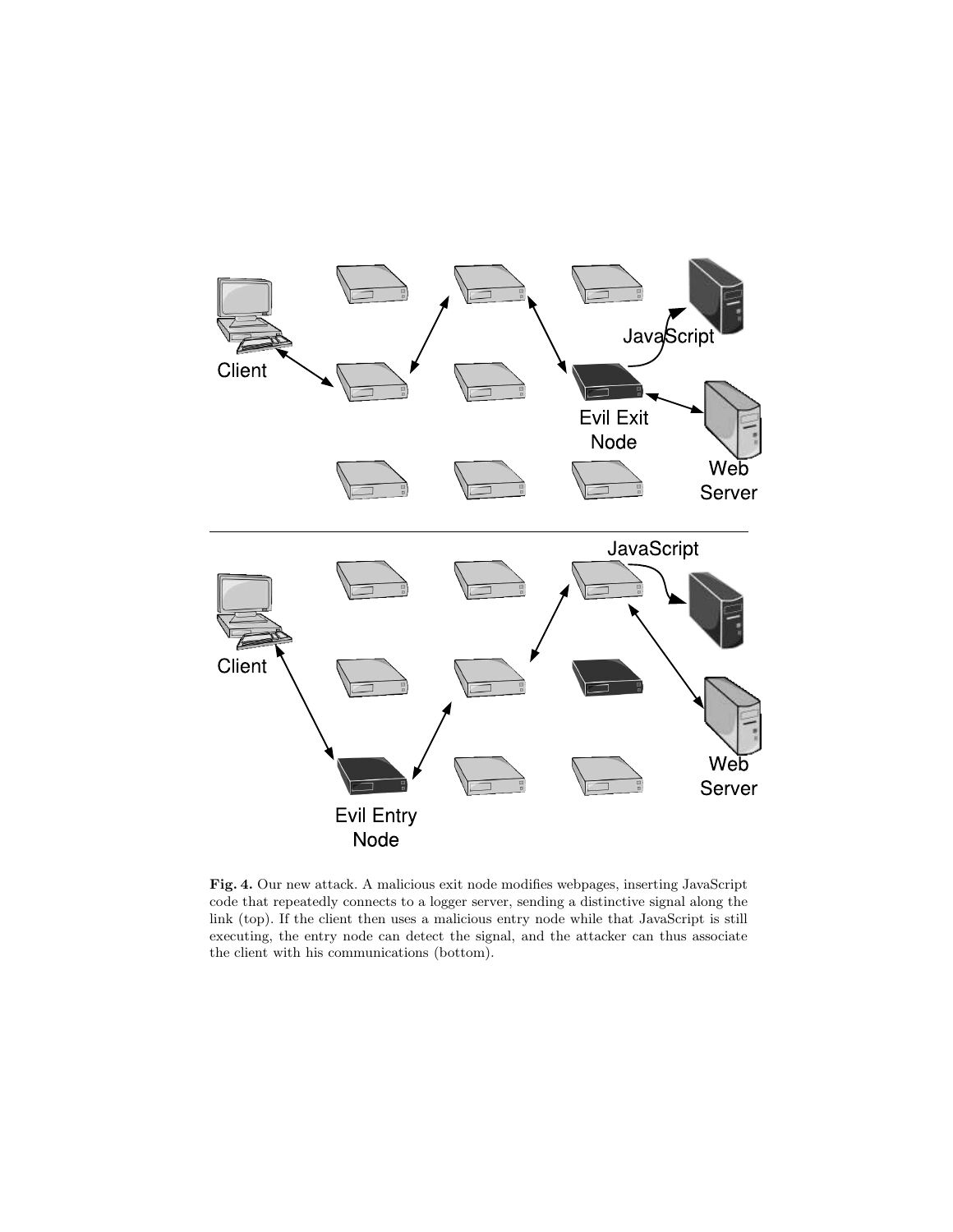on the same machine. If the user is browsing the web while using the malicious entry node, the traffic analysis can be difficult because the additional traffic introduces "noise" to the signal. However, if the user stops browsing the web, the channel contains little "noise" and the traffic analysis is easy. A method for simplifying the timing attack even if the user does continue browsing the web is discussed in Section 4.4.

For most traffic analysis attacks, the attacker must control both the exit node and entry node at the same time. For our attack, if a client leaves a browser window open running the JavaScript signal generator, and at any later point chooses a malicious entry node, then the timing attack can reveal his identity. Since this only requires the right choice of an entry node, the probability that the client is compromised each time he chooses a new circuit is roughly  $\frac{1}{n_e}$ , where  $n_e$ is the number of available entry nodes. If the attacker had to get control of both the entry and exit nodes at the same time, the probability would then be  $\frac{1}{n_e n_x}$ , where  $n_x$  is the number of available exit nodes. The signal generator allows us to decouple the need to control an exit node and an entry node at the same time, decreasing the expected time to compromise the client. As with any such traffic analysis attack, the adversary can further decrease the time the attack takes by increasing the number of malicious Tor entry nodes [16].

### 4.2 A Browser-Based Timing Attack Using Only HTML

The attack we just described relies on the victim having JavaScript enabled. This requirement is unnecessary. The same attack can be implemented by using the HTML meta refresh tag. In this version of the attack, the webpage is modified such that it will automatically be refreshed by the web browser after a period of time. The attacker generates the desired traffic signal by dynamically varying the refresh delays or the page size each time the webpage is refreshed.

The HTML meta refresh version of the attack is more conspicuous than the JavaScript version because browsers generally indicate when they are reloading a webpage but not when executing JavaScript XMLHttpRequests. Thus, it is easier for the user to observe the meta refresh version of the attack than the JavaScript one. This could be mitigated by only performing this attack on sites that already have a meta-refresh tag. Even on pages that would not normally have the tag, the HTML meta refresh attack could be made less obvious if the first refresh happens with a large delay, when the user is less likely to be still in front of his computer. After an initial delay of a few hours, subsequent refreshes could happen every few seconds to generate the signal for a timing attack.

#### 4.3 Torbutton

Torbutton is a simple Firefox extension that allows a user to toggle whether their web browser is using the Tor proxy with a single click. This convenient interface makes it possible for users who are frustrated with Tor's slow speed to turn Tor off while browsing websites that they do not feel requires anonymity.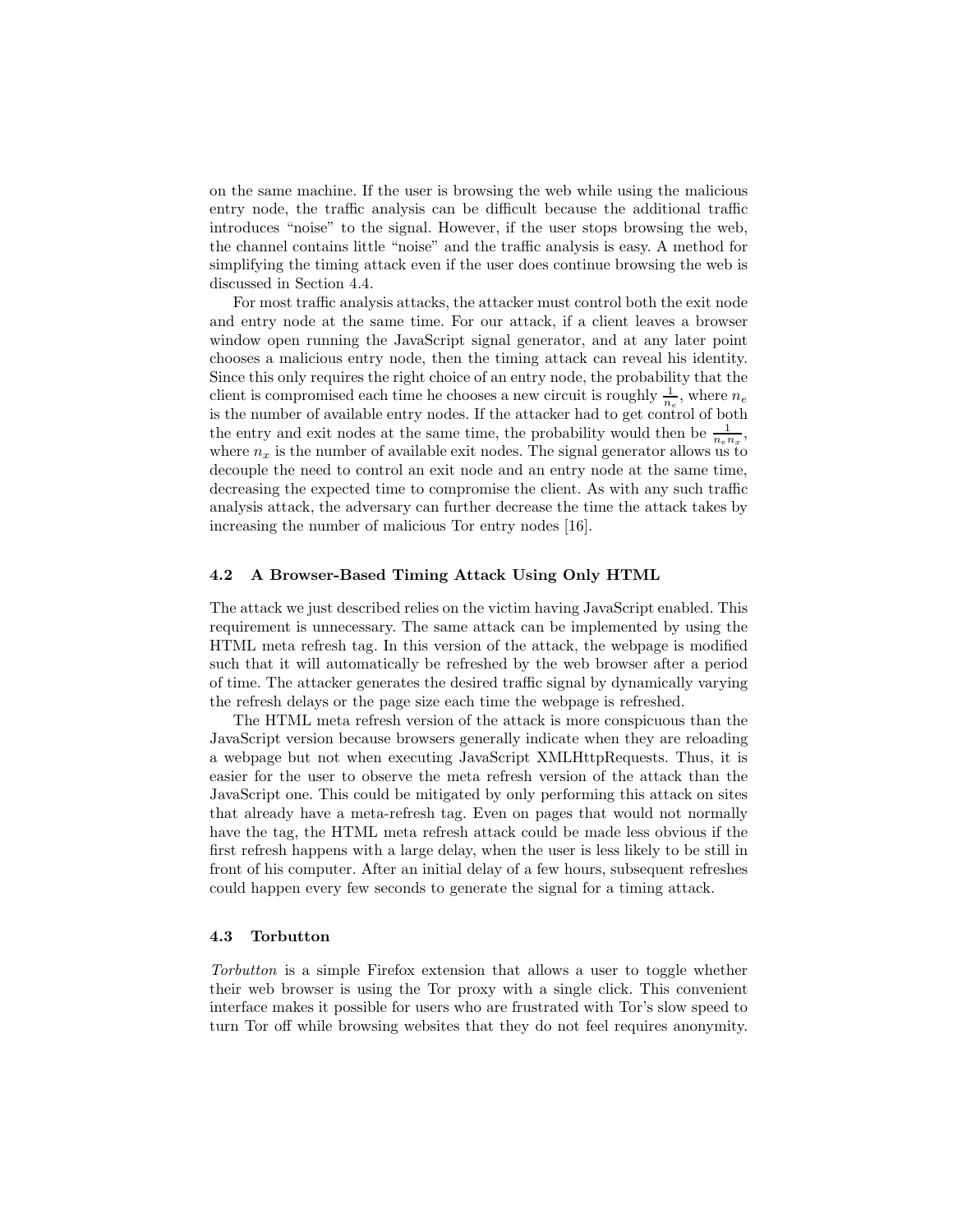It is a popular extension, with more than 251,000 downloads as of February 22, 2007 [19].



Fig. 5. Our Torbutton attack. A malicious exit node modifies webpages, inserting JavaScript code that repeatedly connects to a logger server, sending an ID number (seen above in dashed lines). If the client later configures their browser to stop using Tor while that JavaScript is still executing, he will connect directly to the logger server.

As shown in Figure 5, if a user toggles the Tor proxy off using Torbutton but leaves a tab open with one of our JavaScript signal generators, then he will be discovered the next time the signal generator contacts the adversary's server. In practice, this relatively simple attack is effective at but limited to discovering Tor clients who stop using the Tor proxy while the browser is still open. Torbutton makes it easy for users to be careless in this way.

Torbutton could easily be modified such that when the user chooses to stop using Tor, all JavaScript and automatically reloading webpages are stopped before changing the proxy settings. This may inconvenience the user if he is using sites that heavily depend on JavaScript, but it will protect the user from discovery. A Tor user who wants to browse the web both with and without Tor could also choose to either completely close his browser between uses or use two completely separate browsers for anonymous and nonanonymous communications.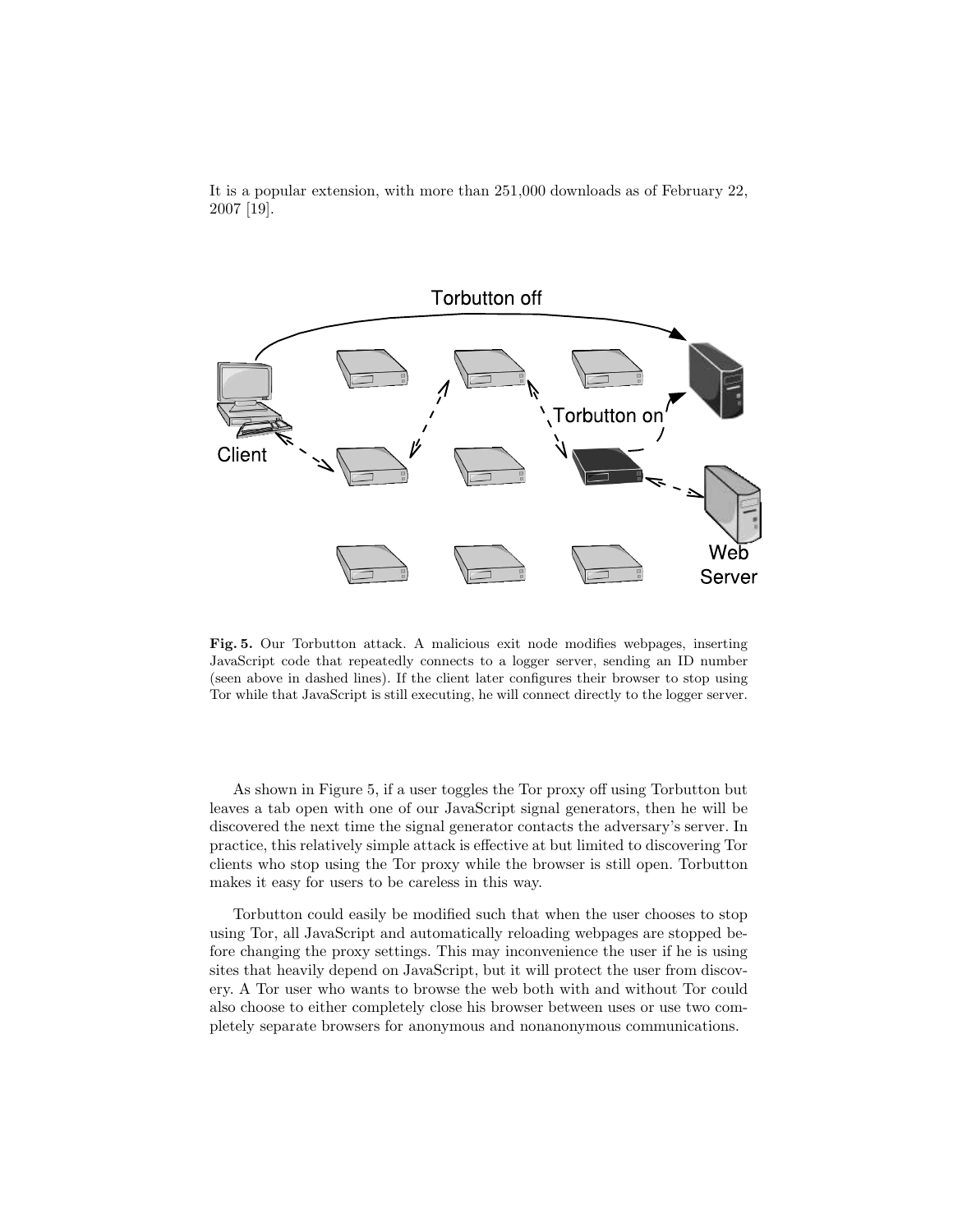### 4.4 Tor Exit Policies

Our attack works by adding traffic to a Tor circuit so that a Tor node can identify whether it is, in fact, the entry node of the Tor circuit. If the Tor circuit is carrying no other traffic, this detection is fairly easy—the entry node knows exactly what traffic pattern to look for. On the other hand, a Tor circuit full of unrelated traffic is hard to test for presence of a signal because the entry node does not know what other traffic to expect. For this reason, it is easier to identify a victim during a break than during active browsing. In this section we present a novel method of using exit policies to create a clean circuit dedicated to the identifying signal.

A common concern among Tor server operators is the issue of abuse: Tor can be used to anonymously send spam or viruses as well as to anonymously browse the web. In order to make it more attractive to run a Tor server, Tor's protocol dictates that each server advertises an exit policy that specifies which (IP address, port) pairs the server is willing to exit traffic to. Because few server operators are willing to exit spam or viruses, there are certain ports that almost every Tor server refuses to exit, as shown in Figure 6.

|          | Port Number of Exit Nodes | Port            | Number of Exit Nodes |
|----------|---------------------------|-----------------|----------------------|
| 22       | 211                       | 25              | 4                    |
| 53       | 216                       | 119             | 25                   |
| 80       | 226                       | $135 - 139$     | 6                    |
| 110      | 210                       | 445             | 6                    |
| 143      | 208                       | 465             | 12                   |
| 443      | 238                       | 587             | 13                   |
| 5190 184 |                           | 1214            | 7                    |
| 6667 172 |                           | $4661 - 4666$ 5 |                      |
|          |                           | 6699            | 9                    |
|          |                           |                 |                      |

Fig. 6. Number of Tor servers exiting various ports as of December 15, 2006

#### 4.5 Using Tor Exit Policies to Simplify the Timing Attack

Suppose that the signal generator connects to a malicious server over an unpopular port. Most web browsers will refuse to connect to some of the unpopular ports. For example, Mozilla Firefox resists connecting to the SMTP port 25 but not the filesharing ports 4661 through 4666. If the signal generator connects over an unpopular port, the client's existing circuits probably do not have an exit node willing to serve the signal generator's traffic. This likely forces the Tor client to open a new circuit for the signal generator's traffic. In fact, the Tor algorithm for routing traffic over circuits prefers older circuits, so for several minutes, other traffic may use a different circuit than the signal generator's traffic, even if the new exit node is willing to exit other traffic. An attacker can improve the odds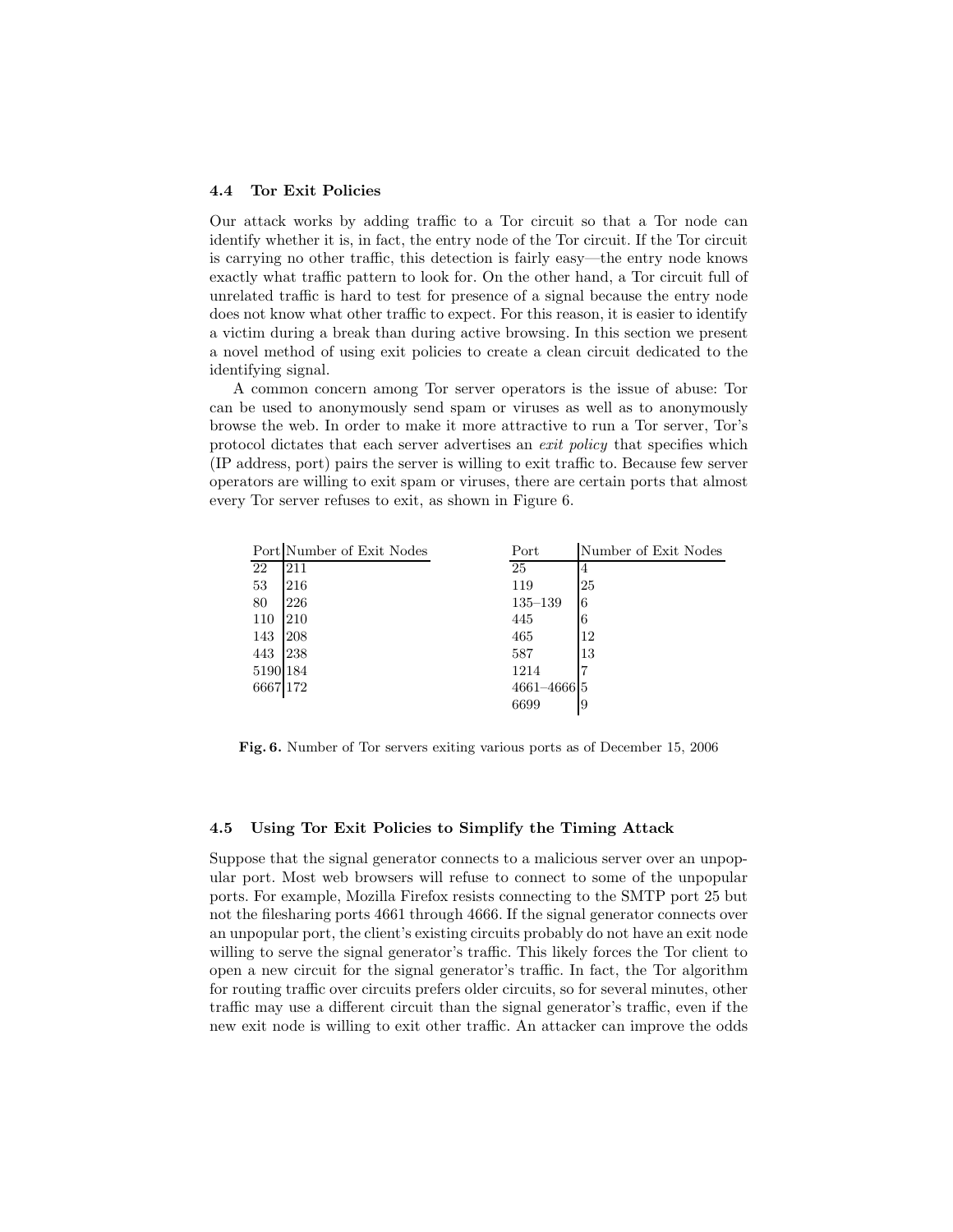that the attack traffic will have a dedicated circuit by inserting exit nodes into the network that will only exit unpopular ports. As we have remarked before, having a dedicated circuit simplifies the traffic analysis substantially.

The Tor exit policy can also be used to decrease the time required for the attack. Suppose that there were zero nodes willing to exit  $k$  different ports. Then the attacker could insert  $k$  different servers into the Tor network, each of which only exits on one of the k ports. A signal generator that tried to connect on all  $k$  ports would force the Tor client to create  $k$  new circuits, each dedicated to the signal generator's traffic. Hence the client would have k different entry nodes at a time, rather than only one. This would speed up the attack by a factor of k.

In reality, there are no ports that have zero Tor nodes willing to exit on them, so one would expect a smaller speed increase. Some ports do come close; only five nodes offer ports 4661 through 4666, and at times only one or two of those are operating. If an attacker performed a denial of service attack on these nodes, he could create a situation where these ports do have zero Tor nodes willing to exit on them, and obtain the full factor of six.

Experiments showed that Tor's algorithm was slow to open a circuit to these unpopular ports. It often took several minutes to make a circuit, which can cause browser timeouts in connecting. While this wouldn't be a problem with the JavaScript version of the attack, this error would cause the HTML meta refresh version to fail sometimes.

We believe that this is the first reported method for exploiting the Tor exit policy system in an attack. A reasonable solution to this vulnerability would be to have a client-side exit policy. A client would only send data into Tor destined for selected ports—requests to send data on other ports would be refused. This exit policy should default to only allowing the client to send data into circuits exiting on the popular ports.

#### 4.6 Entry Guards

Our attack relies on the assumption that eventually, one of the malicious Tor routers will act as the entry node for a client. Since many attacks rely on this assumption, Wright et al. [17] and later Øverlier and Syverson [12] proposed selecting the entry nodes from a small subset of Tor nodes called *entry guards*. This feature is now standard in Tor [20]. By default, each Tor client chooses 3 random Tor nodes to be its entry guards. Thus if none of the entry guards are malicious, the client will never have a malicious entry node. If one or more of them is malicious, the client can be compromised much more quickly than if this feature were not used. Without entry guards, however, our attack would eventually expose all clients if there were even one malicious entry node in the entire Tor network.

Rather than selecting random entry guards, the user can choose a specific set of trusted nodes. This has benefits and drawbacks, which Øverlier and Syverson [12] discuss in detail. We suspect that most users will use the default random choices, so we will assume that henceforth.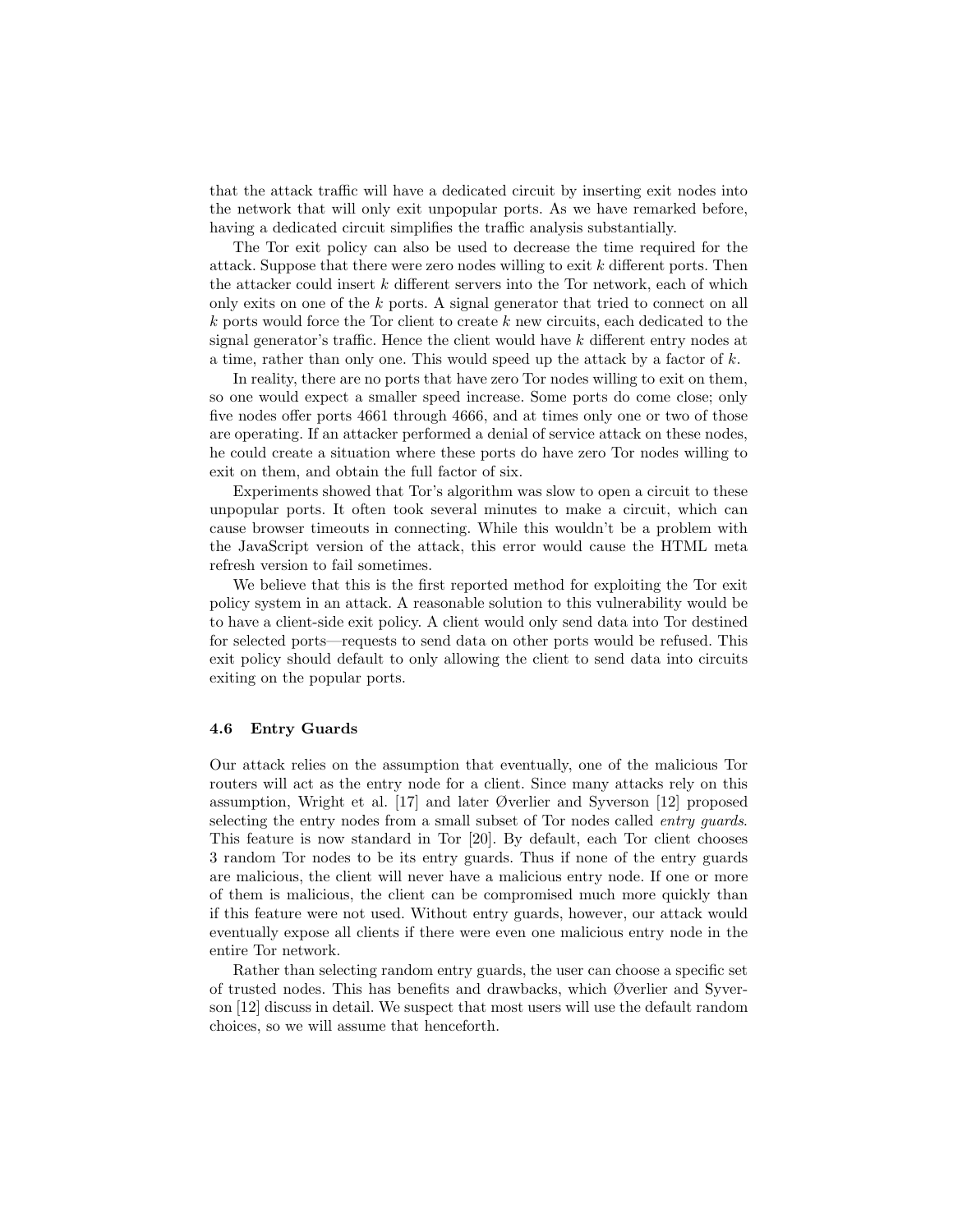One interesting feature of using entry guards is that a timing attack that would find the hidden client will instead find the entry guards. After the attacker identifies the entry guards that a targeted victim is using, he can attempt to execute a denial of service attack against those Tor servers in order to cause the victim to fall back to different entry nodes that the attacker might control.

Entry guards change the probability distribution so that the probability that a malicious server will ever be an entry node for a particular client is  $O(\frac{3}{n})$  $\frac{3}{n}$ , where  $n$  is the number of possible entry nodes in the network. On the other hand, those clients who are unlucky enough to select a malicious router as one of their entry guards will more quickly be discovered. If, for example, the attack targets the visitors of a particular website, the attack will affect up to an expected  $\frac{3}{n}$  of the visitors. The use of entry guards then serves to speed up the attack on that fraction of that population. If we take today's numbers into account,  $n$  is around 700, one Tor node will be an entry guard for around 0.4% of a targeted population. Adding more malicious Tor nodes to the network is easy and would increase that proportion roughly linearly.

## 5 Methods

We developed a prototype implementation of this attack, expanding on the techniques discussed in the FortConsult Security paper [2]. FortConsult Security's attack used Linux's iptables filtering to modify the payloads of TCP packets at the exit node. This was a convenient mechanism because it did not require modifications to the Tor source code itself. However, it resulted in a restriction on their attack: they could not change the number of bytes in any TCP packet, because TCP sequence numbers are a byte count. Thus their insertions into the webpages also required overwriting some part of those webpages. We sidestepped this issue by changing webpages at the HTTP level.

Our implementation also uses iptables, but only to redirect Tor's outgoing HTTP requests to a local port. Transproxy, a transparent proxy daemon, binds to this port and adds the appropriate headers to the requests so that a regular HTTP proxy works properly. The requests proceed through a proxy built on the Twisted Python libraries that modify every webpage to insert an iframe. This iframe downloads, from the adversary's web server, a page that contains a simple (25 line) JavaScript program that connects with this server. The size and frequency of these connections can be dynamically modified by the adversary's server in order to produce a distinctive signal.

Because the connections are to a URL containing the unique identifier, the server can ensure that each JavaScript instance sends a unique signal associated with its identifier. This allows the entry node to identify the client that downloaded a specific webpage, rather than one of the clients that downloaded any of the webpages with inserted signal generators. Not only can the attacker attribute the one webpage to this client, but he also knows that client was responsible for all the other traffic sent over its circuit ID at the time that it downloaded the bugged webpage.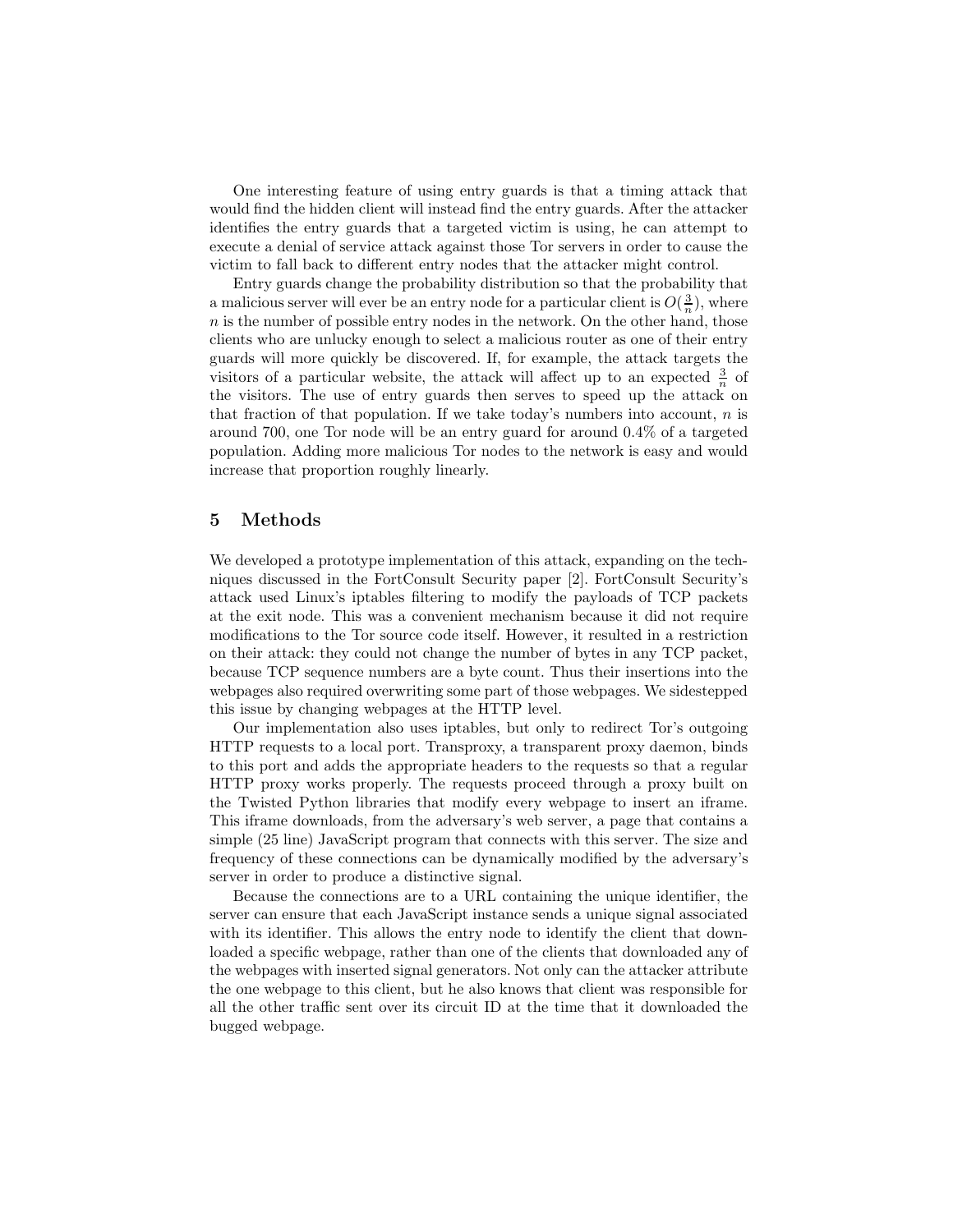When setting up a number of exit nodes to exit ports 4661-4666, we were able to put them all on one machine simply by configuring each Tor instance to use and advertise a different port and IP address. Upcoming Tor releases will not use two routers from the same Class B subnet on a single path, as a weak defense against the Sybil attack [6]. For our attack, the adversary can simply run two computers on different Class B networks, one running a large number of entry nodes, and the other running many exit nodes. Since Tor clients can choose any pair of routers from different subnets, the changes of selecting both entry node and exit node from the adversary's set will still be quadratic in the number of fake routers being used. Since colocation is easily available commercially, we do not believe that this new feature will present an effective defense against a determined attacker with limited resources.

Our experimental entry node required minor modifications of the Tor source to increase logging, most of which were used in Øverlier and Syverson [12]. We tried a Fourier transform to identify circuits with the signal, but could not find a strong enough signal (past the noise of legitimate web traffic) to identify them if they were browsing the web. We then implemented a much simpler recognition system that could find users when their circuit was only carrying attack traffic.

## 6 Defenses Against Browser-Based Attacks

We have considered a few defenses against these browser-based attacks.

#### 6.1 Disabling Active Content Systems

The most obvious defense against these browser-based attacks is to disable all active content systems, such as Java, Flash, ActiveX Controls, and JavaScript in the browser. The disadvantage of this defense, however, is that disabling the active content systems would preclude the use of many popular web services in the process. Our HTML-only attack using the meta refresh tag also shows that this only exacerbates the problem since it can't be turned off without significant modification to a web browser.

### 6.2 HTTPS

Modifying a website at the exit node is a man-in-the-middle attack on HTTP. Because HTTPS is secure against man-in-the-middle attacks (assuming that the user has a chain of trust to the website), tunneling HTTP over SSL prevents a malicious exit node from either reading or modifying the data it is transporting.

In practice, this defense is less effective than it might seem, because users will often accept self-signed certificates as valid despite the browser warning. A malicious exit node could thus trick careless users by replacing webpages with malicious versions that are also signed, but with forged certificates.

Using HTTPS provides reasonable security against this attack so long as the client can trust the servers serving the sites he visits and correctly verifies certificates. If the server is not trustworthy, it can include the malicious JavaScript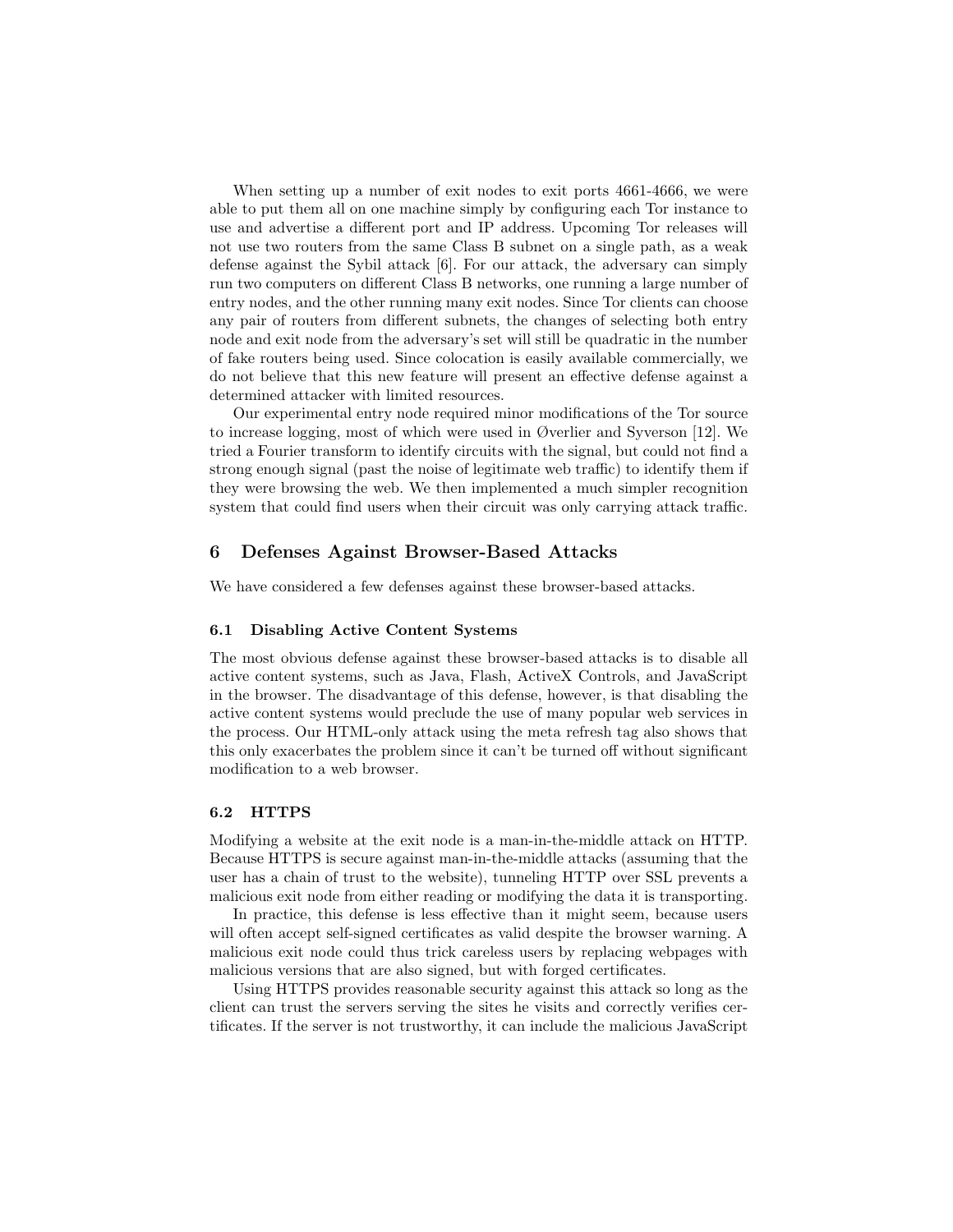attack code in the website itself, and sign it with a valid SSL certificate. Using the methods we have described, the server could then identify its visitors.

Unfortunately, this defense is not something a Tor client can implement unilaterally; every website that he visits must allow the client to do so. Many sites do not allow a user to communicate with them in a secure fashion; for example, https://www.google.com currently (May 2007) redirects to http://www.google.com. Using SSL for all web traffic also has performance concerns, which is perhaps the reason why many sites do not support it.

## 7 Analysis and Results

Let us estimate the probability that our attack will be successful. Suppose that Tor uses k entry guards in a network of n nodes,  $m$  of which exit port 80. In our basic attack, the client uses one circuit at a time that changes every ten minutes. Further suppose that the attacker inserts  $u$  evil nodes in the network, of which  $v$  are exit nodes that modify HTTP traffic. The  $v$  exit nodes can be noticed by Tor users, but the other  $u - v$  servers only log data, and give no indication of malice. Assume that all Tor nodes are equal—an unrealistic assumption, since some Tor nodes have much better bandwidth than others, but not that relevant if the attacker has average bandwidth. At the moment, the Tor network has  $k = 3, n = 700, m = 200$ . Setting up an attack with  $u = 1$  and  $v = 1$  is fairly easy to accomplish, so we will use these values to approximate. We will also assume  $n \gg k, u, v$ .

Then  $\frac{v}{m} \approx 0.5\%$  of all Tor circuits will insert signal generators into webpages, and approximately  $\frac{ku}{n} \approx 0.4\%$  of all Tor clients will choose an evil server for an entry guard. Any given bugged page will use one entry guard every ten minutes, so for any Tor user that has an evil entry guard the chance of being discovered in any ten-minute interval is  $\frac{1}{k} \approx 33\%$ , and the probability of remaining anonymous over time is approximately the exponential distribution  $P(t) \approx \left(\frac{k-1}{k}\right)^{t/10 \text{ min}} \approx$  $0.66^{t/10}$  min.

This means that a Tor user has a 0.4% chance of ever being vulnerable to the attack. Every 10-minute interval during which a vulnerable user leaves a webpage open, he has a 0.5% chance of leaving a signal generator running. If he leaves a bugged page open over an hour-long lunch break, he has a 92% chance of having this signal generator go through an evil entry node. At this point, the adversary can associate the user with all the browsing that he did the circuit that he used to download the signal generator. If he leaves a bugged page open for eight hours of sleep, there is a negligible chance he will not be identified.

The probabilities that users are vulnerable or that they will receive a signal generator are low, but this is under the assumption that the attacker only controls a single Tor node. These probabilities are roughly linear in the number of Tor nodes the attacker runs, so he can amplify his probability of success by running several Tor nodes.

The attacker can decide whether to insert a signal generator into websites based on what other websites the potential victim has visited through the same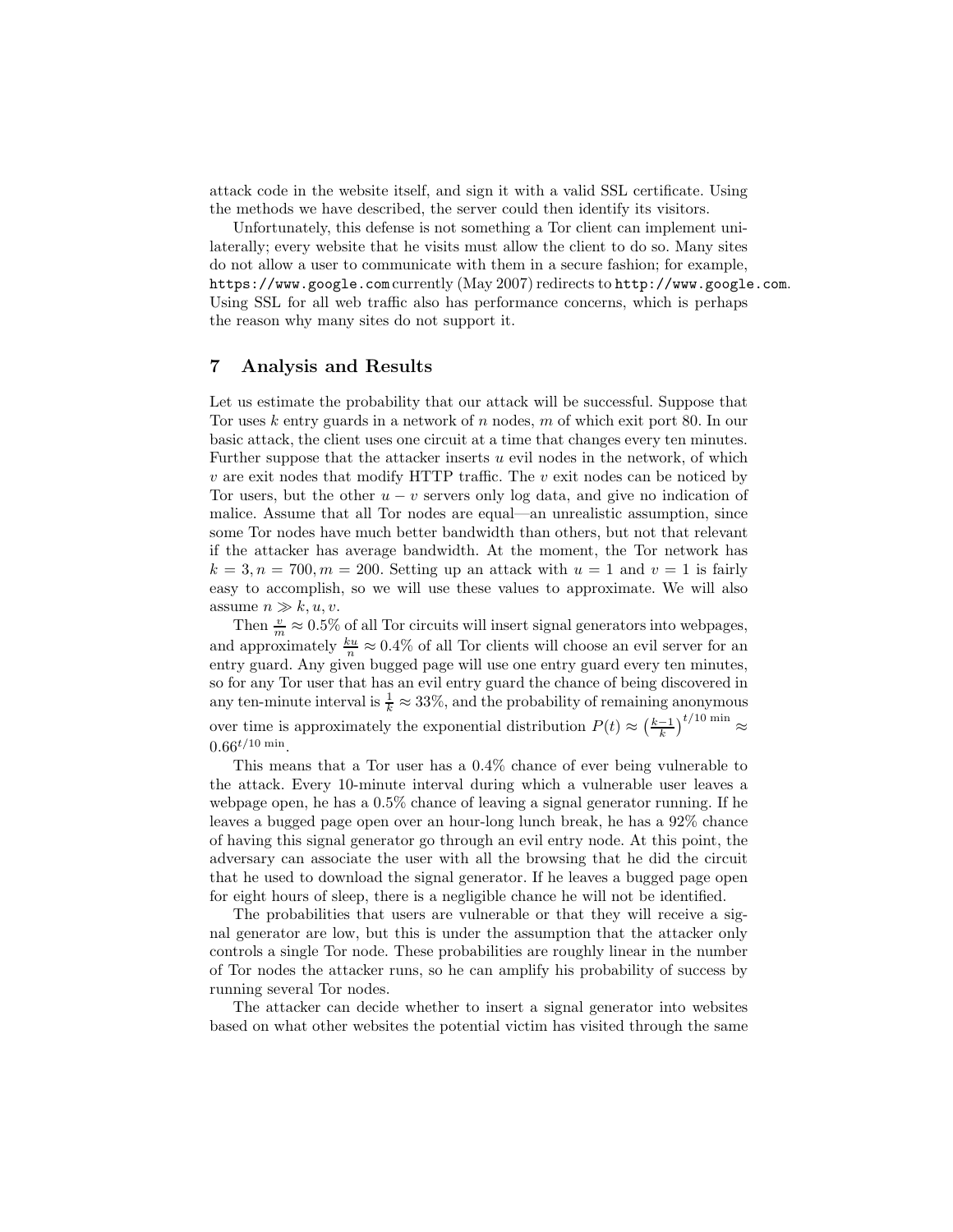Tor circuit. This allows a malicious exit node to masquerade as an honest machine to most users, a measure which would help the adversary prevent his exit node from becoming discovered as malicious.

## 8 Conclusion

Current web design presents fundamental problems for maintaining anonymity while browsing the web. Low latency anonymizing systems cannot easily protect their users from end-to-end traffic analysis. Our attack exploits the web browser code execution environment to perform end-to-end traffic analysis attacks without requiring the attacker to control either party to the target communication.

There are two security problems that our attack exploits: HTTP's vulnerability to man-in-the-middle attacks and web browsers' code execution feature. Tor places the exit node as a man-in-the-middle of clients' communications. Thus, using Tor may actually decrease the anonymity of users by making them vulnerable to man-in-the-middle attacks from adversaries that would otherwise be unable to perform such attacks.

Also fundamental to our attack is the fact that web browsers execute (potentially malicious) code within an imperfect sandbox. This code execution allows for arbitrary communication back to the HTTP server. Such communication can include sending network traffic in a pattern designed to be detected by an external observer using traffic analysis. This danger is particularly important when we consider that recent advances in the web are centered around the use of complex programs executed by the web browser. Even if users are willing to disable these technologies, we have shown that mere HTML (through its meta refresh tag) is a powerful enough language to attack the anonymity of Tor users.

Given the current design of the web, neither of these problems can be readily addressed without sacrificing substantial functionality.

### 9 Acknowledgements

We thank Lasse Øverlier for sharing his hidden servers timing attack code with us. We also thank Paul Syverson, Frans Kaashoek, and the anonymous reviewers for their helpful suggestions.

## References

- 1. D. Chaum. Untraceable electronic mail, return addresses, and digital pseudonyms. Communications of the ACM 24(2), February 1981.
- 2. A. Christensen et al. Practical Onion Hacking: Find the real address of Tor clients. FortConsult, October 2006.

 $<$ http://www.fortconsult.net/images/pdf/Practical\_Onion\_Hacking.pdf $>$ 

3. D. Clark. Design Philosophy of the DARPA Internet Protocols. In Proceedings of the ACM Special Interest Group on Data Communications, pages 106–114, August 1988.